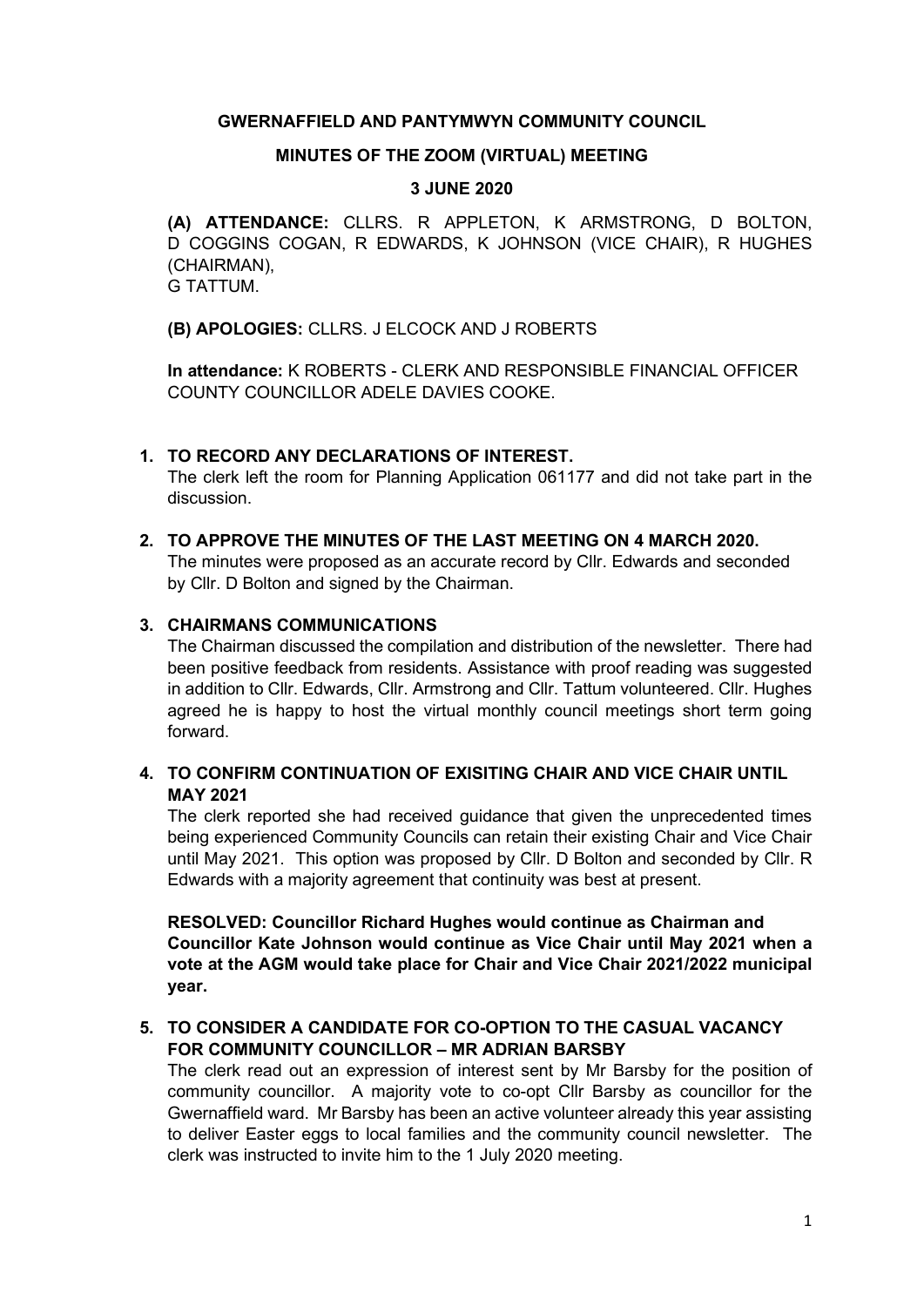RESOLVED: To contact Adrian Barsby to sign his declaration of office and invite to 1 July 2020 meeting.

# 6. TO RECEIVE AND APPROVE THE ANNUAL ACCOUNTING STATEMENT FOR 2019/2020 7a. TO RECEIVE AND APPROVE THE REPORT FROM JDH BUSINESS SERVICES LTD 2019/2020.

The clerk advised members that sections in the annual accounting statement for 2019/2020 together with the annual governance statement (Part 1) had been completed prior to the return being presented to the internal auditor. The clerk further advised that the annual accounting statement had been completed by JDH Business Services as appropriate. The Annual Governance Statement (Part 2) was now required to be signed by the chairman, together with the clerk.

The report from JDH had been circulated and a query highlighted by the internal auditor was not having sight of the clerk's terms and conditions of employment. Councillors felt it was important as employers having a duty of care that this document were up to date and had parity to the clerk's other council.

The annual accounting statement was proposed by Cllr. Armstrong and seconded by Cllr. Bolton. Thanks, were extended to the clerk for her work on the accounts for the first stage, internal audit.

### RESOLVED: Completion of relevant sections of the annual statement by the Chair and Clerk.

In due course an appropriate notice will be displayed on the community council website of the appointment date for the exercise of electors' rights accounts for the year ended 31 March 2020.

7. To discuss and consider any Streetscene Matters 8a. To approve the purchase of doggie bag dispensers, to be installed by Streetscene in the villages. 8b. To discuss Community Council owned Street Lighting – any faults/repairs to report? 8c. To discuss the successful Local Places for Nature application for a butterfly garden located at the Conservation Garden, Gwernaffield - Cllr. Kate Johnson

8a After discussion it was agreed Cllr. Bolton will work with the clerk and liaise with streetscene to acquire x 4 dog bag dispensers for the villages (x2 for each village) initially to go in "hot spot" areas for dog fouling. Unfortunately, the idea to get the children of Ysgol Y Waun to design posters to go close to these installations was postponed as lockdown commenced.

8b Cllr. Edwards had reported a streetlight to Deeco lighting permanently on and appeared an old Sox light – the clerk has made enquiries with Deeco Lighting as this was on the original list to be upgraded to LED in 2019.

A longstanding matter of a damaged column in Y Waen, Gwernaffield which may require replacement - quote received from Deeco lighting £1,200.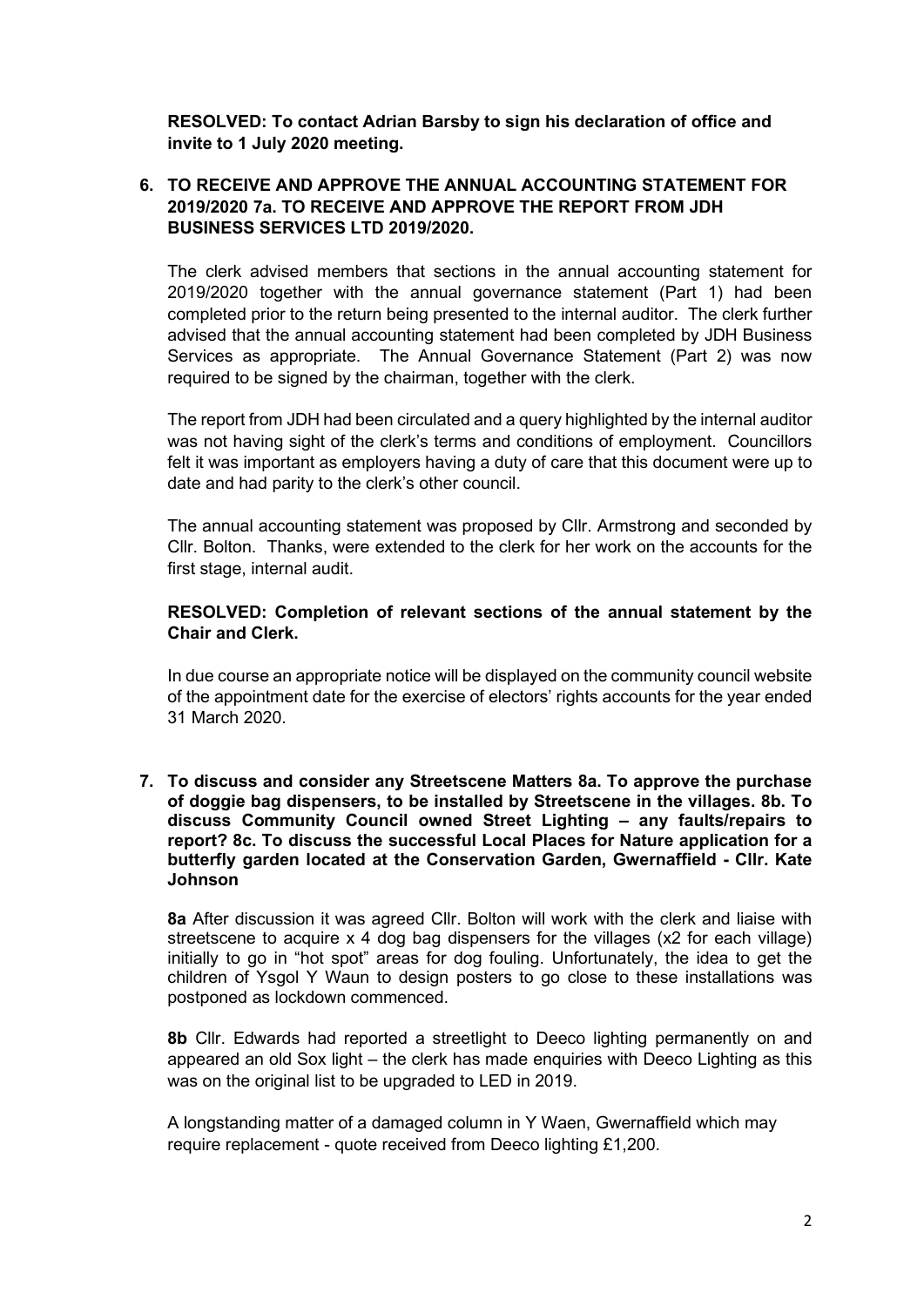The clerk has also followed up the replacement of a streetlight near the quarry removed by Scottish Power some years ago and not replaced. The residents have previously emailed to advise how dark the lane passing the quarry is since its removal. Scottish Power have now said they will pay for the replacement. Deeco to install.

There appears to be some lack of clarity over lighting matters and the clerk has requested that Deeco lighting update the existing list to reflect the final LED installation in 2019. The clerk will follow these matters up in an email to Deeco lighting.

8c Cllr. Johnson reported a successful application for the butterfly garden and will meet with a member of the keep Wales tidy team in June. Cllr. Appleton offered to assist. The clerk and Cllr Tattum asked about risk assessment particularly during the current situation for anyone volunteering. Cllr. Johnson would make enquiries.

### 8. To consider a quote to upgrade the existing benches in Gwernaffield Park.

The clerk had spoken with Mr Richard Roberts, Aura Play and Leisure Services who have agreed to meet the cost of this under their work plan. As a matter of courtesy, the clerk has informed members Friends of Gwernaffield Playing Fields of this Mrs Lynne Pritchard and Mr Ian Haigh.

9. To discuss and decide on future payment for hall hire at the community centre within Ysgol Y Waun.

The clerk advised an annual payment is generally made for hire of the community centre £330 at this time. There has been no usage since April therefore a decision on a contribution to hall hire would be made later in the year. As short term, it is unlikely the community council will use the community centre any payment will be reviewed in the Autumn.

#### 10. Correspondence 10a Mr Rob Roberts MP – Unsung Heroes campaign

www.rjroberts.co.uk/news/rob-launches-his-unsung-heroes-campaign-thank-those-whohave-gone-over-and-above-our-community Received, no further action required.

### 11. Planning Matters

### Suspend Standing Orders – as not an agenda item

The Chairman, after sending out the agenda had received a letter from local residents conveying their concerns about noise outside of planning guidelines from A E Rowlands, Pantybuarth. After lengthy discussion, the clerk was instructed to write to A E Rowlands outlining the residents' concerns and asking them to response to concerns. County Councillor Adele Davies-Cooke reported this had gone on for some time.

RESOLVED: The clerk to write to A E Rowlands Plant Hire, Pantybuarth - outlining concerns as above.

#### Reinstate Standing Orders

12a Planning Application Ref: 061270 - Erw Deg, Cefn Bychan Road, Pantymwyn, CH7 5EW. Proposal: Erection of domestic garage and store. Objections submitted to Flintshire County Council.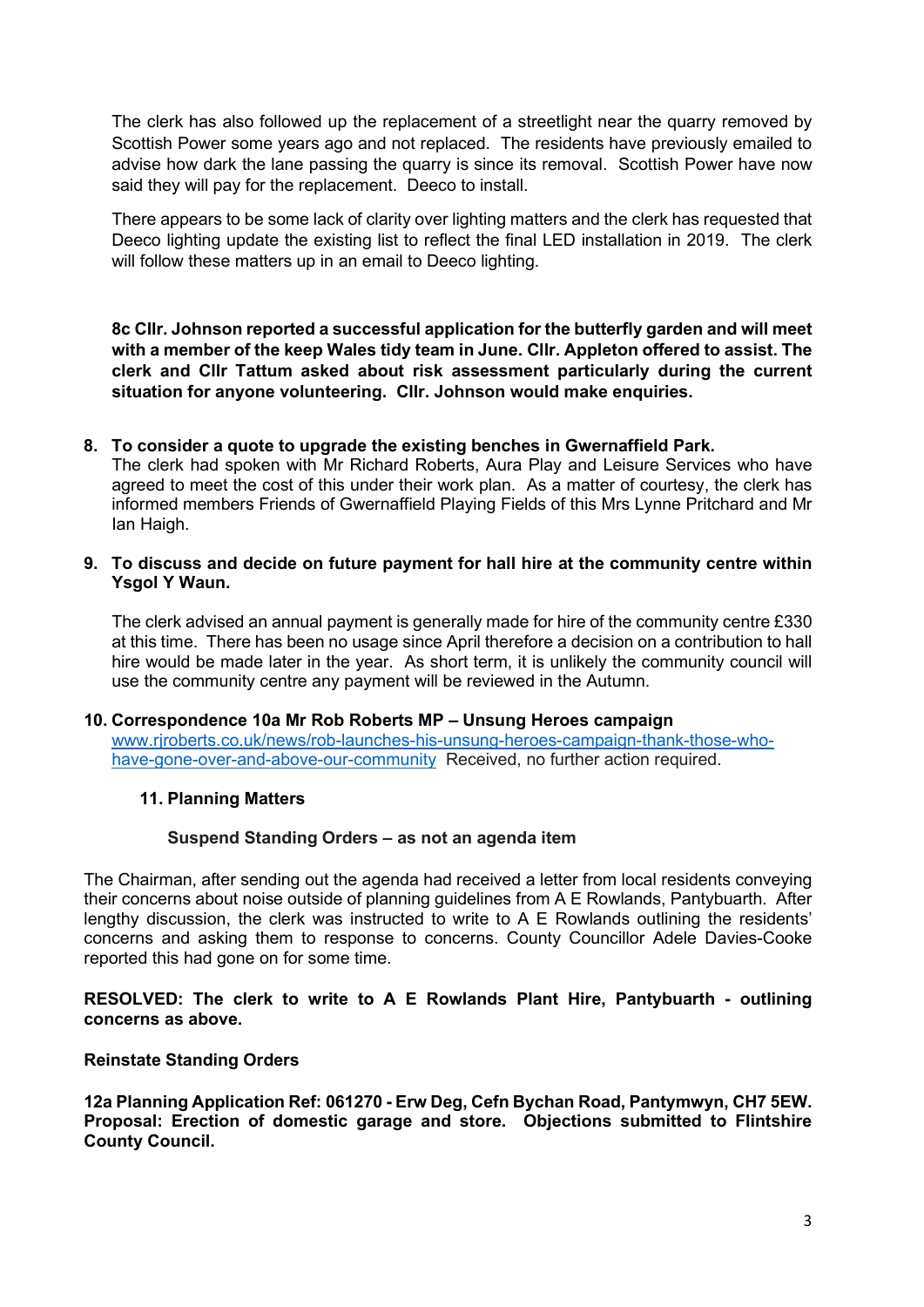The Community Council has sent a letter of objection to Flintshire County Council Planning Department, expressing concerns that this planning proposal is not within the curtilage of Erw Deg and is in an area of open countryside and an area of outstanding natural beauty and would be next to the "tourist accommodation". Therefore, there is no connection. A garage also already exists with the curtilage of Erw Deg. Further, concerns have been expressed that the planning approval notice for a "tourist accommodation" is not in keeping with the original approval notice and concerns that planning applications being submitted are circumventing planning laws and creating an undesirable precedent in an AONB. The community council have asked Flintshire County Council to make enquiries in this regard. Should this latest planning application be likened to be approved by the Planning Officer the community council request the County Councillor Adele Davies Cooke take this to the relevant planning committee meeting.

### 12b Planning Application Ref: 061242 - Muirhead, Cefn Bychan Road, Pantymwyn, CH7 5EX Proposal: Alteration and extension to existing residential dwelling, demolition of garage and part of existing structure including lifting the roof.

The Planning Application proposal was discussed, and neighbours had been spoken with and they expressed no concerns. Therefore, the clerk was instructed to submit no objections.

### RESOLVED: No objections.

### 12c Planning Application Ref: 061232 - 8 Llys Fammau, Pantymwyn, CH7 5EZ Proposal: Erection of dayroom, rear of property with a glazed link between existing and proposed.

This was received today and circulated to councillors for comment by 26 June 2020. Some councillors expressed concern about the scale of the proposal. Councillors to forward observations to the clerk prior to the deadline, which is before the next meeting.

### 12d Planning Application Ref: 061177 - White Gables, 2 Caer Gog, Pantymwyn CH7 5EX – Objections submitted to Flintshire County Council CH7 5EX. Deadline: 16 June 2020.

The clerk left the room. This planning proposal has received local objection from residents, and this has been discussed with the Chairman of the community council. Upon this the applicants have submitted a revised plan. However, some concerns remain regarding shadowing for the neighbours from the new proposal and this would be reflected in the submission to Flintshire County Council by the Chairman.

### 12e Planning Application Ref: 060533 Appeal Reference Number: APP/A6835/A/20/3250802 Appellant's Name: Mr N Keenan Proposal: Erection of new dwelling house. Location: Cornerways, Cefn Bychan Road, Pantymwyn, Mold, CH7 5EL Appeal Start Date: 30/04/2020

Community Council objections were originally submitted to this application. No further action required.

County Councillor Adele Davies - Cooke reported there has been no further update on The Coppy Farm Proposal.